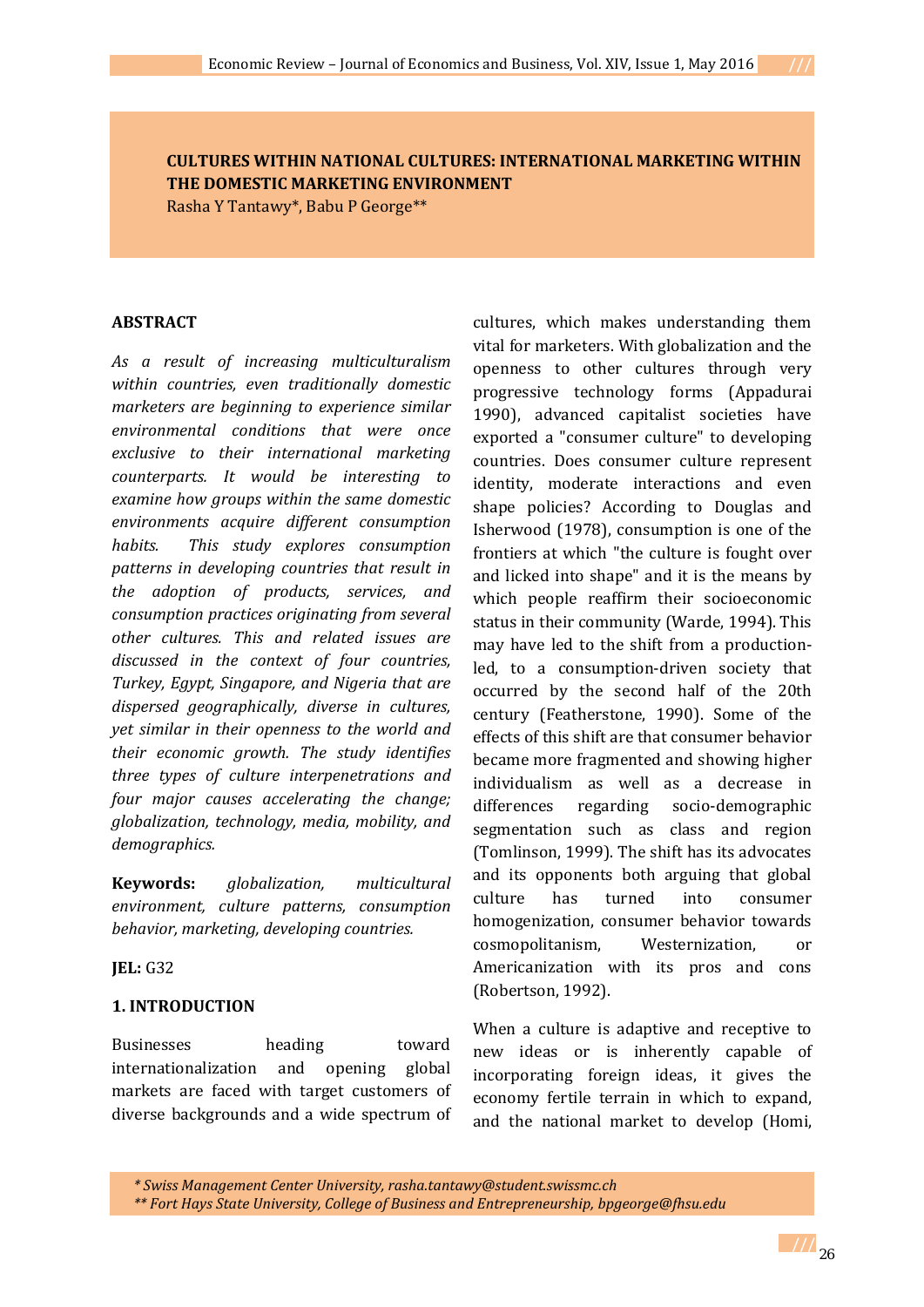1994). Cultural values, norms and practices can therefore either facilitate or discourage increased consumption. For example, skinwhitening products are widely consumed by women in Asian countries. A consumer culture associating beauty and success with fairness of skin is monetized by marketers in countries such as China, India, Bangladesh, where whiter skinned women are viewed as a symbol of beauty, good health, and high social status, a practice that goes back to ancient times in Asia. On the other hand, Americans and people in other developed countries place a high value on their smiles, through the consumption of an array of products ranging from teeth whiteners, whitening strips and chewing gum as well as professional dental procedures.

There is an increase in multicultural environments devoid of a dominant culture especially in developing societies. Very little literature addressed how such environments acquired different consumption practices from different cultures. This study explores through an extensive review of literature, the phenomenon of emerging consumption patterns in developing countries that result in the adoption of products or consumption practices from several cultures. The main objective of the research is to understand consumption patterns and how culture influences consumption styles within developing countries. It will attempt to answer the following questions: How do we understand the cultural/regional differences in consumer styles expressed in brand loyalty and decision making? How has globalization penetrated cultural patterns and affected the consumption behavior in the developing countries?

### **2. BACKGROUND**

Consumer behavior has been a subject for major cross cultural studies, showing the existence of differences in consumption patterns between people of different ethnic groups (Saegert et. al, 1985) and different geographic subgroups (Gentry et. al, 1988): these consumption patterns inform of brand loyalty, decision making, and perceived risk, among other things (Doran, 1994).

Hofstede (1980) defined culture as "a collective programming of the mind which distinguishes one group from another." Culture can therefore be defined as a group of characteristics such as language, religion, cuisine, that define a group of people. Groups of people are defined by ideas, values, attitudes, and patterns of behavior they possess of which, consumption is one of them (Mooij, 2009). Schemes of social practices may combine and intermingle, from which new patterns of consumption continuously evolve (Hofstede, 1980). Consumption is defined as "a social, cultural, and economic process of choosing goods" (Zukin & Maguire, 2004) which is influenced by cultural factors. Therefore, groups of people coming from diverse backgrounds or organizations or geographies will exhibit a uniqueness in norms that is reflected in their consumption behavior (Awa, Kalu and Awara, 2010).

Yet culture is also being increasingly penetrated by elements from other cultures (Craig and Douglas, 2005), causing consumption patterns to be influenced by adaptations from other cultures (Douglas, 2001) and ultimately the evolution of new behaviors. In this perspective culture is how people use products in different ways (Askegaard, 2009) developing a spectrum of cultural pluralism. Demangoet, (2010) identifies three types, purists that keep their distance from new culture penetrations, incrementalists that blend new cultures slowly but surely with their own and experimentalists that are willing to try. Other studies investigating the adoption of culturally cued products over time added a fourth type; cultural passivity which is lack of engagement with other cultures and their products (Rajai, 2003). This perspective provides a more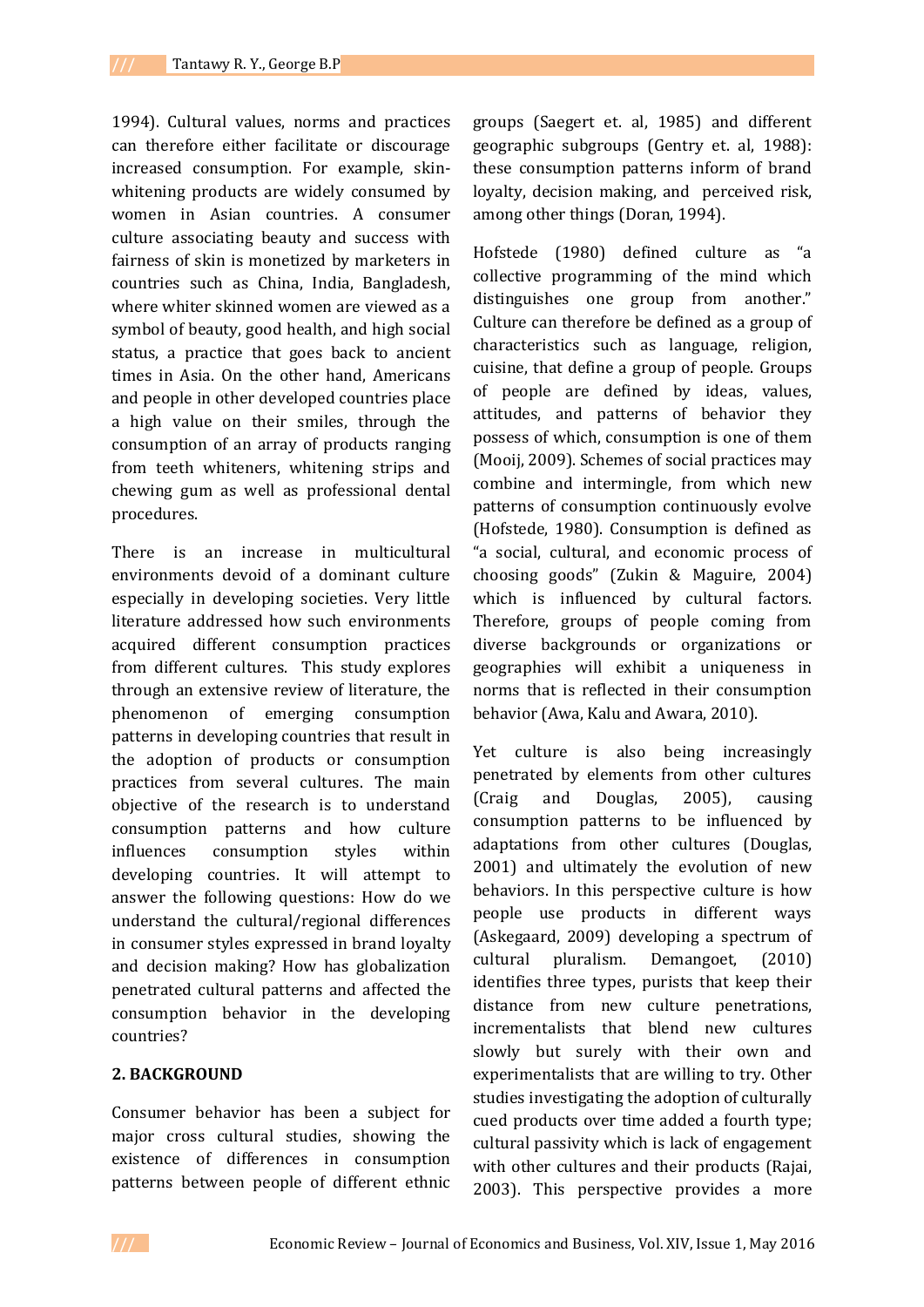inclusive view of consumption in multicultural environments than that afforded by the sole consideration of ethnic origin or individual traits.

# **3. NATIONAL-CULTURAL DIFFERENCES IN CONSUMPTION**

Research on developing countries regarding culture and its impact on consumption behavior is limited. In the forthcoming section we review the literature on developing countries and then we will review the reasons for the effect extrapolated from the studies. The countries chosen, although dispersed geographically, yet have some similarities such as economic growth, openness to societies and a young population.

# **3.1. Turkey**

Turkey is a country that is situated between East and West (Europe and Asia), in the middle of a spectrum of cultural styles coming from its geographical positioning. It is a fairly young country with 42% below 25 (Index Mundi, 2014) with an upper middle income and an estimated 4.0% annual growth in GDP (World Bank, 2013 and OECD, 2014). In a study by Durmaz (2014) conducted on 1400 people dispersed geographically in Turkey, the effect of cultural factors on consumer buying behavior was investigated. Around 54% of the consumers, although keen on buying western brands, believe that the most important factor in their decision when buying goods and services is their own job and occupational social group. The individualism-collectivism dimension in this case, related brand usage to social motivations (Hosftede 1980; Triandis 1995). Cultures that are high in individualism tend to seek variety compared to those that are high in collectivism that correlate more with conforming to group behavior. Turkey's young population, although open to the west, infatuated with information technology and keen to be integrated into the global economy,

is still showing signs from its inherited culture affecting its consumer behavior pattern

## **3.2. Singapore**

Singapore is a multiracial Asian country (Indians, Malays and Chinese) that is considered the port of the world and an economic hub with 30% of its population under 25 and an annual economic growth of 3.9% (World Bank, 2013). The effect of culture on consumption behavior of the three ethnic groups is studied by Jung (2004). The results suggest that culture may be one of the major factors that influence the consumption behaviors and the dimension of masculinity produces a significant difference among the three ethnic groups. For example, the Indians show a low masculinity rating which may suggest that they have discarded traditional sex role ideas and are receptive to Western ideas of equality between sexes, and changes in gender roles. The study also shows that Indian youth are more accepting of feministic ideas and values. Past research shows that ethnic group differences influence information sharing, brand loyalty, and decision making behaviors (Jung and Kau, 2004). The study affirms what past literature showed regarding consumers in cultures rating high in the power distance dimension, attaching more importance to products with brand names. (Bristow and Asquith 1999) The study showed that Singapore's diverse racial groups were affected differently by the countries openness to the world, each showing one of the types identified by Demangoet, (xxx) described earlier.

## **3.3. Nigeria**

Nigeria is a fast growing giant of Africa, boasting a 5.4% annual growth and a huge market of youth, an estimated 63% under 25. The multinational state is inhabited by over 500 ethnic groups identified with wide variety of cultures. A recent study revealed that not all cultural factors have equal effect on the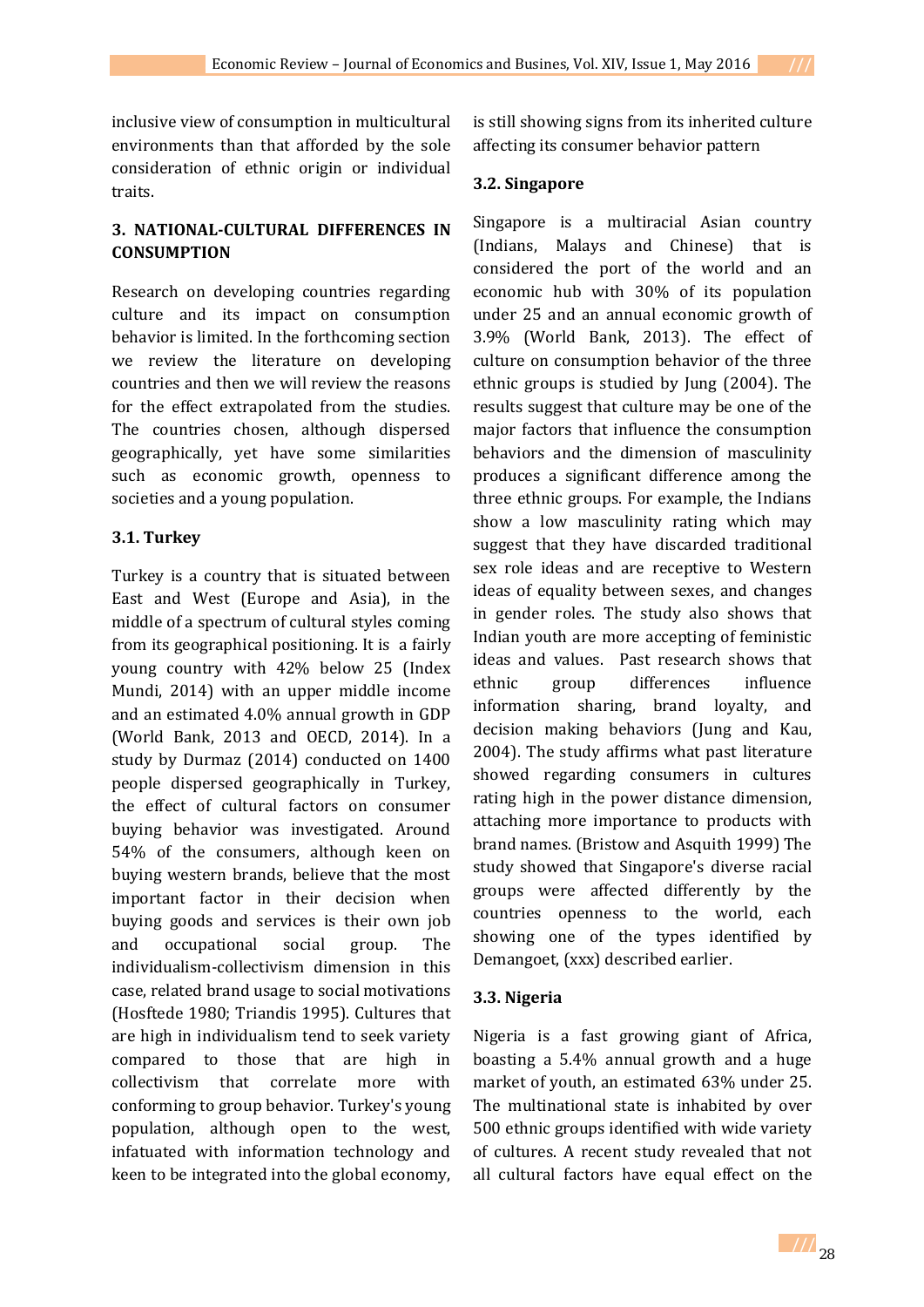increased consumption patterns in Nigeria. It varied depending upon the different culture variables and the consumer goods. The study showed that the customs of the people of Nigeria have statistically significant association with their consumption patterns for certain products. People's customs usually determine what consumer good or service they consume in Nigeria. (Awa *et. al*, 2010)

#### **3.4. Egypt**

Egypt's location at the crossroads of Europe, Asia, and Africa, and as part of the Arab Middle East, has consistently contributed to its unique cosmopolitan flavor. A young huge market, it boasts 60% of its population under 25 and an annual growth of 6.8% in 2014 (Trading Economics, 2015). Egypt has been a major trade center between East and West, North and South. Influenced by many cultures, the Egyptian society is not alien to imported ideas, beliefs and influences or to foreign goods and services either. Opposed to the trend, some argue that the western influence destroys the traditional way of life of Egyptians while others advocate that the imported goods are localized according to the values and habits of Egyptians (Howes,1996). Consumer goods have significance that goes far beyond the commercial value or utility that manufacturers and producers intend. They symbolically communicate cultural meanings that the wider community has assigned to them (Douglas and Isherwood 1978).

Egyptians have eagerly welcomed many of the products of modern technology and adapted their lifestyles to incorporate their consumption, financed by both material and nonmaterial resources (Ahram, 2001). The emerging consumption pattern has not evolved from a vacuum; on the contrary it was strongly influenced by Egyptians' desires to be part of their rapidly modernizing culture and modes of life (Soheir, 2001). Egyptians have incorporated a whole range of new ideas and objects, some of which bear no relation to

traditional patterns of life, into the modern Egyptian context. In this manner they have indicated their approval of what industrialization has to offer, while in the process they have also innovatively "Egyptianized" the usage of these foreign items (Ibrahim, 1996). The Egyptians eagerness for new goods and consumption patterns should be viewed as a positive stimulant for the national economy. The change in consumption patterns in Egypt can be primarily attributed to the openness to other cultures, lifestyles and purchasing habits of near and far (Amin, 1995). All to be the doing of high penetration of the Internet (56% of population and annual growth of 24%) and mobile phones (100%) (Egypt ICT Indicators Bulletin, 2014).

### **4. ANALYSIS**

The information provided above on culture, consumption, consumer behavior and in particular in developing countries like Turkey, Singapore, Nigeria and Egypt are examples showing how culture was impacted in the past decades. With it come advocates and opponents each highlighting the pros and cons of each viewpoint. In this section the reviewed literature and the four cases are analyzed to try to understand the reasons for these emerging trends. Five elements were seen to cause new culture styles to emerge and the old ones to evolve or diminish. The effect of globalization, technology, mainstream media, mobility and demographics will be discussed in the following section.

#### **4.1. The Effect of Globalization**

It is the first time in human history that virtually every individual at every level of society feels one way or another impact of globalization. It is in the media, food and in the goods and services consumed. There are three viewpoints on the impact of globalization (Kraidy, 1999);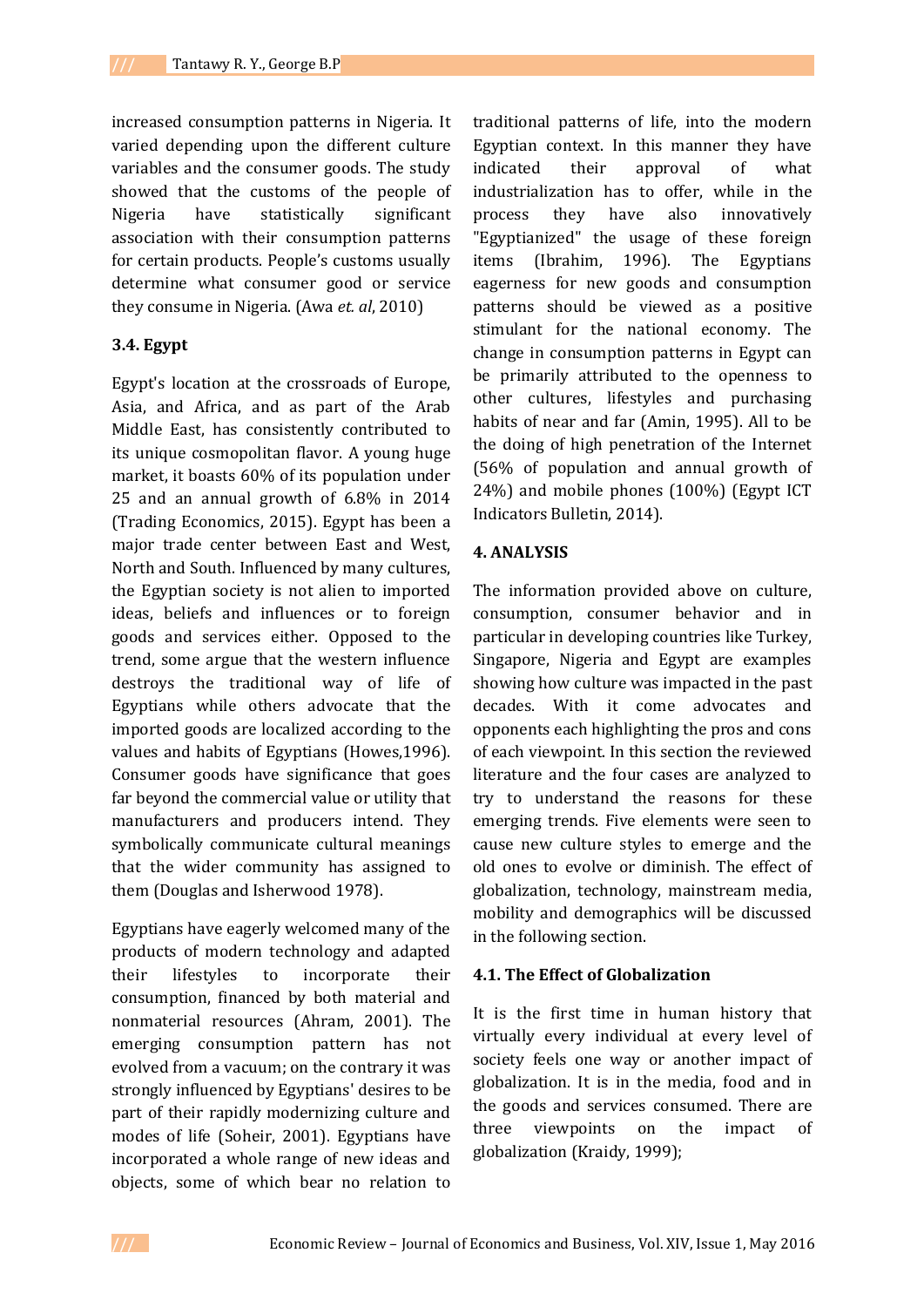(a) Homogenizing: thus leading to the erosion of local cultures and traditions.

(b) Hybrid (heterogenizing): leading to the evolution of new forms of cultures or localized cultures,

(c) Homogeneity and hybridization: coined by Robertson in the term: "glocalization" since both homogenizing (globalizing) and heterogenizing (localizing) processes are part of globalization (Russel, 2005).

New forms are seen by some researchers as mixes of different, sometimes incompatible cultures that are glocalized (Robertson, 1992) typified around two dimensions: scope and compatibility. Scope, a geographical dimension, measures if a specific consumption practice is on a global scale or tied geographically to a specific region. Compatibility refers to how compatible one practice is to the other. Mishra (2008) disagrees with this point of view seeing the effect of globalization on culture is targeting the uniformity of practices throughout the world. Globalization is leading to cultural homogeneity of certain aspects yet with enough room for culture diversity. On the other hand, Dillon (1998) has defined it as cultural imperialism, where political and economic power is used to spread values and habits. Amin (1998) calls it westernization and Mishra calls it Americanization. Whatever the term used, the cases of Turkey, Nigeria, Singapore and Egypt all show an agreement that globalization impacts culture in such a way that increases demand for foreign goods bringing with them certain ideologies of the capitalist world such as consumer mentality, and the need to emulate the rich and ultimately affecting the local culture (Schiller, 1992). Beverages like Coke or Pepsi are substituting tea or coffee and fast food, is an alternative for the cherished family meal in developing countries.

## **4.2. The Effect of Technology**

Advances in information and communication technologies have made it possible for people to communicate their ideas, values and beliefs without restriction or censorship fostering understanding, facilitating dialogue and becoming a catalyst in culture evolution (Craincross, 1997). In societies like Egypt and Turkey, listening to music ceased to be a group activity and movies are no more a social activity as technology has allowed for downloading and viewing on personal computers.

The role that information and communication resources play at the macro level, social networking resources perform at the micro level. Individuals are encouraged to share languages, culture, interests, habits, ideas and values creating intensely personal, virtual communities and continuously changing the historical concept of community from being location-based to being relationship-based (Stewart, 2008). The previous country cases are no different, being exposed to others through social media had its impact on both culture and consumer behavior. Egypt constitutes about a quarter of all Facebook users in the region (24%) (Social Media Report, 2015) while in Turkey, Facebook has a 26% penetration rate and an overall, 52% of the population was active social media users. In Singapore, as of 2014, more than 2.5 billion users were accessing social networks at least once per month, 01 billion over the global average (Statista, 2015). In all three countries social media was accessed for knowledge on brands, celebrities and news.

### **4.3. The Effect of Mainstream Media**

Global media has been revolutionized through new electronic technologies allowing for a greater penetration specifically in developing nations (Thomas, 2005). Television is the main vehicle for advertising, facilitating corporate expansion into new nations,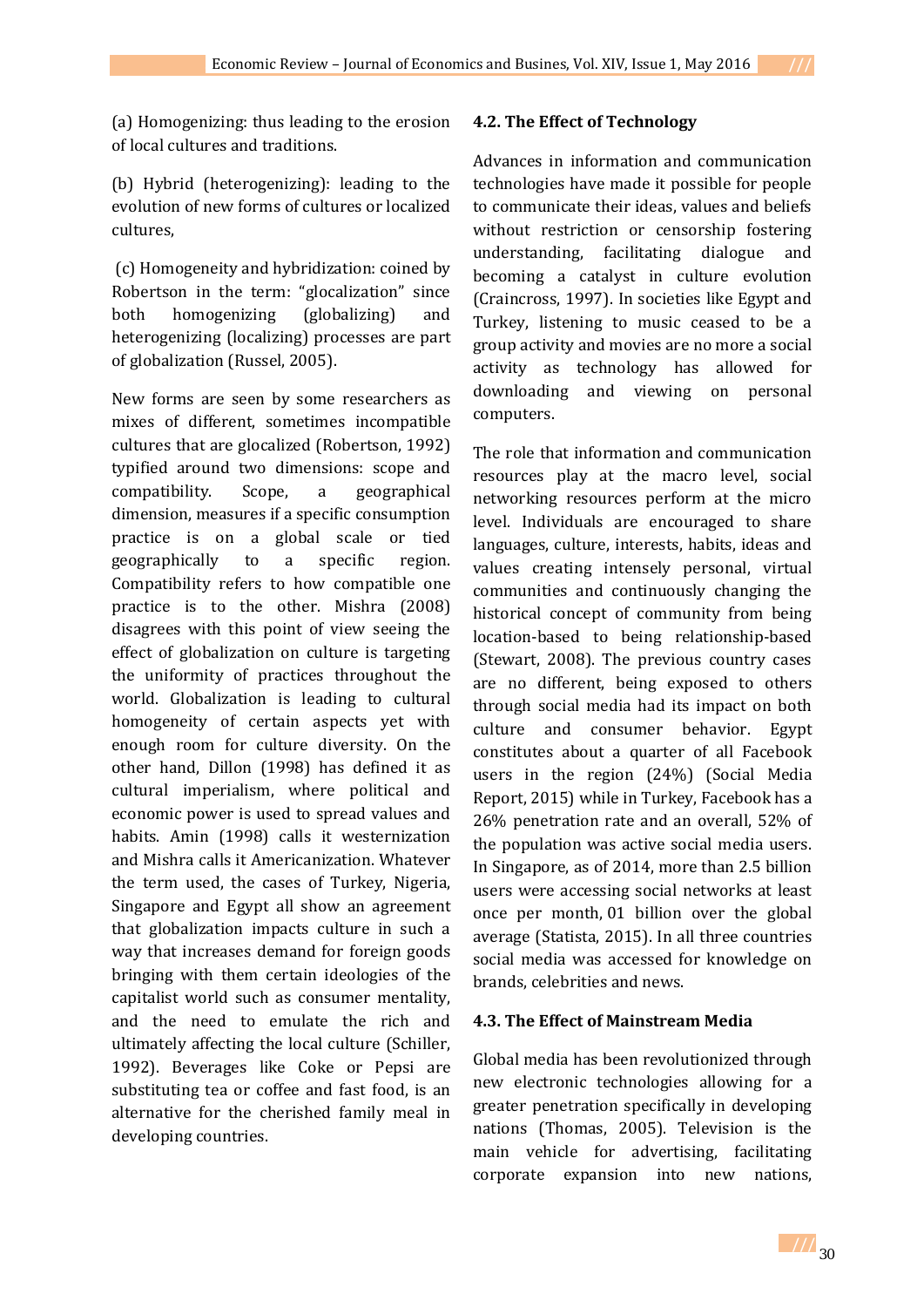regions, and markets (Varis, 1984). Skeptics see that this only reinforces the dependency of the developing societies on their developed counterparts. Through the products of everyday needs and mainstream media, new consumers are cultivated accentuating that there is, indeed, a relation between media consumption, particularly television, and social values, habits , tradition and culture (Thomas, 2005) The influence of western media and the advertising of global brands on actual consumer behavior and aspirations is still not clearly understood, and the "cultivation effect" of television is weak or highly variable in cross-national data (Ware and Dupagne, 1994).

Past literature investigated the connection between globalization and media and most agree that globalization is not practically conceivable without media and communications. The role of media and communications in globalization is accentuated by defining globalization as a trend within which the global, economic, political, cultural and social relationships are increasingly surrounded by space and time (Rantanen 2005,). This is due to the growing global operations of media determining how events round the world are viewed and in expanding common conceptual systems (Movius, 2010).

### **4.4. The Effect of Mobility**

Technology and globalization have allowed for a greater mobility between countries. For example, in developing countries there is a great rush of both skilled and unskilled people from less developed countries to the more developed ones in search of employment opportunities. This movement in Egypt for example is both horizontal (to the Gulf countries) and vertical (to European countries). This definitely contributes to changes of local tastes and also components of local culture (Amin, 2005). Multinational companies (MNCs) in search of more

profitable conditions and opportunities for locating their production facilities and marketing their products relocate or build facilities in developing countries such as Egypt, Turkey, Singapore or Nigeria where labor is cheaper, bringing with them western aspects that are quickly changing local culture.

### **4.5. The Effect of Demographics**

Youth has become the prime target of the advertisers of consumer goods and services. According to Arnett (2000), the period from 18 to 25 years of age, which Arnett labels as emerging adulthood, represents a developmental stage distinct from other periods. Furthermore, besides acquiring significant buying power in the marketplace, young adults develop new consumption patterns—patterns that exert a major influence on their behavior as consumers in later life (Olshavsky&Granbois, 1979). In the country cases studied, the population is a young one ranging from 40 % to 60 % under 25 and with high penetration of social media; it is not a surprise that this is an important element in the evolution of culture and therefore the consumption mindset. Youth acquire traits and habits and are more open to ideas and change.

### **5. CONCLUSION**

The boundaries between domestic and crossborder marketing were once uniquely distinguished by cultural differences. However such boundaries are increasingly being blurred or problematized. Say, in a popular tourist destination frequented by foreign tourists, even small scale domestic businesses will be required to adopt crosscultural marketing tactics. Even domestic marketing strategists should be culturally bound; taking into account the target public's changing way of life and time adaptation to the continuous penetrations of new aspects in cultures. The evolutionary nature of cultural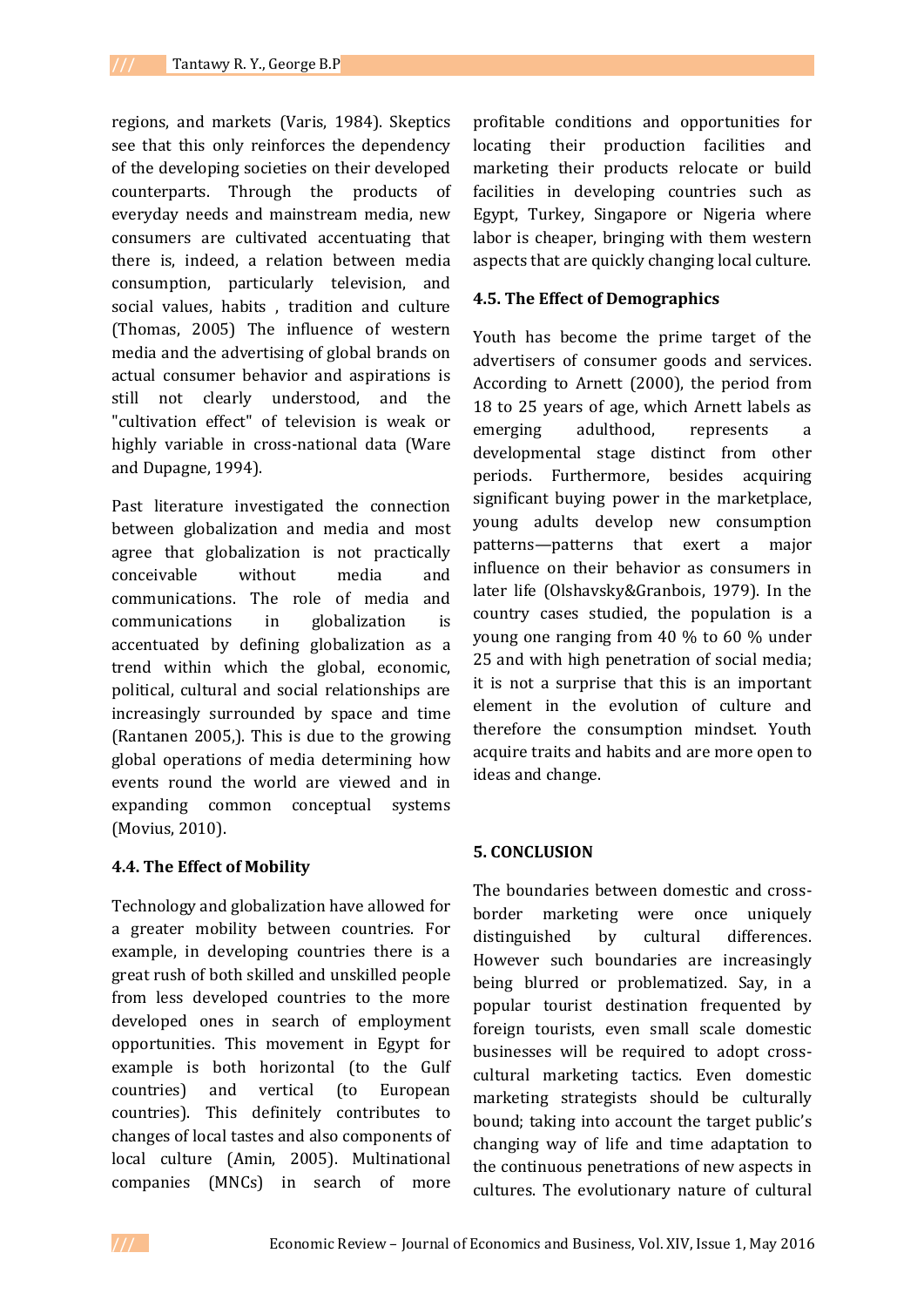factors, no matter how minor, must be constantly studied and monitored and reasonably reflected on marketing efforts.

Cultures merge and demerge. It tends to evolve and change growing out of a reverence that is systematically encouraged for selected customs and habits, and as a consequence marketers are obliged to identify new behavior patterns arising from interpenetration of culture (Moil and Hosted, 2011). At present, rapid transportation and global communication and commerce accelerate cultural change; even in ancient times, war, trade, and migration had their impact on them. Studying the effect of culture on consumer behavior in countries like Turkey, Nigeria, Singapore, and Egypt has shown that, although consumers tend to be more ethnocentric as in Singapore or less individualistic as in Turkey, or affected by old customs as in Nigeria, nevertheless, Western values are finding their way to new generations in developing countries.

# **REFERENCES**

- 1. Amin, G. (1995). *Egypt's Economic Predicament: A Study in the Interaction of External*. Cairo: Brill
- 2. Amin, G. (2005). *Whatever Else Happened to the Egyptians? From the Revolution to the Age of Globalization.* American University in Cairo Press.
- 3. Appadurai, A., 1990. Disjuncture and difference in the global cultural economy. Public Culture. 2 (2), 1-24.
- 4. Arab social Media Report. 2015. Retrieved May 2015 from: [http://www.ArabSocialMediaReport.c](http://www.arabsocialmediareport.com/) [om/](http://www.arabsocialmediareport.com/)
- 5. Arnett, J.J. (2000). Emerging adulthood: A theory of development from the late teens through the twenties. *American Psychologist*, 55(5),469-

480. [http://dx.doi.org/10.1037/0003-](http://psycnet.apa.org/doi/10.1037/0003-066X.55.5.469) [066X.55.5.469](http://psycnet.apa.org/doi/10.1037/0003-066X.55.5.469)

- 6. Askegaard, S., Kjeldgaard, D. and Arnould, E.J. (2009). Reflexive Culture's Consequences. In *Beyond Hofstede: Culture Frameworks for Global Marketing and Management, Cheryl Nakata, ed.*  Macmillan/Palgrave.
- 7. Awa, H.O., Kalu, S.E. and Awara, N.F., 2010. An Empirical Investigation of Cultural Factors and Consumption Patterns Correlates in the South-South Geopolitical Zone of Nigeria. *International Journal of Marketing Studies*. 2 (1).
- 8. Bhabba, Homi. (1994). *The Location of Culture.* London: Routledge.
- 9. Bristow, Dennis N. and Asquith, Jo Ann L. (1999), "What's In A Name? An Intra-Cultural Investigation Of Hispanic And Anglo Consumer Preferences And The Importance Of Brand Name," *Journal of Product and Brand Management*, 8 (3), 185 -197.
- 10. Craig, C. S., Douglas, S., P. (2006). Beyond national culture: Implications of cultural dynamics for consumer research. *International Marketing Review* 23 (3), 322.
- 11. Cairncross, F. (1997). *The Death of Distance, How the Communications Revolution Will Change Our Lives.* Harvard Business Press
- 12. Demangeot, C., &Sankaran, K. (2010). Cultural pluralism as a consumption behavior. Paper presented at Australia-New Zealand Marketing Academy Conference, University of Canterbury, Christchurch, New Zealand.
- 13. Dillon, A. (1998) Review of Weckert and Adeney's Computer and Information Ethics. *Journal of the American Society for Information Science*, 49(9), 861.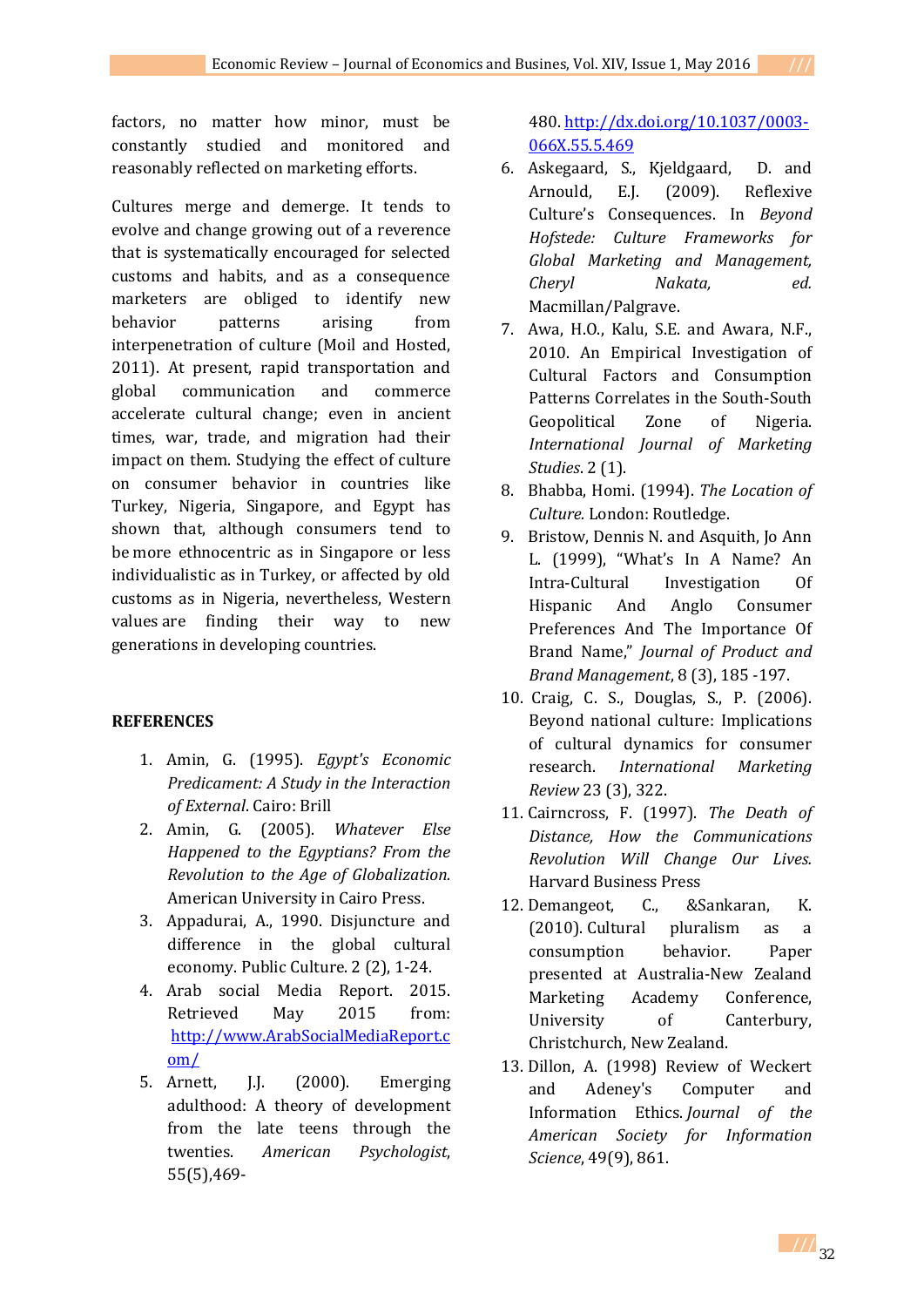- 14. Doran, K.B. (1994), Exploring cultural differences in consumer decision making: Chinese consumers in Montreal, *Advances in Consumer Research*, 21, 318-322.
- 15. Douglas, M. and Baron I. (1978). *The World of Goods: Towards and Anthropology of Consumption.* London: Penguin Books.
- 16. Douglas, S. (2001). Exploring New Worlds: The Challenge of Global Marketing. *Journal of Marketing.*  January, Pp.103-109.
- 17. Durmaz, Y. (2014). The Influence of Cultural Factors on Consumer Buying Behavior and an Application in Turkey.
- 18. Egypt ICT Indicators Bullitin. 2015. MCIT publications:Egypt
- 19. Featherstone, Mike. (1990). *Global Culture*. London: Sage Publications.
- 20. Gentry, J.W., P. Tansuhaj, L.L. Manzer and J. John (1988). Do Geographic Subcultures Vary Culturally? *Advances inConsumer Research*,. Vol. 15 Pp. 411- 417.
- 21. Helmy, S. Nesf El Donia 576 (Cairo), 25 February, 2001: 31.
- 22. Hofstede, G. (1980), *Culture's Consequences: International Differences in Work-Related Values*. Beverly Hills, CA: Sage.
- 23. Howes, D. (1996). *Cross Cultural Consumption: Global Markets*, Local Realities. London: Routledge.
- 24. Ibrahim, S. (1996). *Egypt, Islam, and Democracy*: Twelve Critical Essays. Cairo: American University in Cairo Press.
- 25. Jung, Keng. (2004). Culture's Consequences on Consumer Behavior.
- 26. Kraidy, Marwan M. (1999). The Global, the Local, and the Hybrid: A Native Ethnography of Glocalization. *Critical Studies in Mass Communication*. 16(4):456-476.
- 27. Mishra, G. (2008). Globalization and Culture. Retrieved on May 2015 from: [http://www.stateofnature.org/?p=62](http://www.stateofnature.org/?p=6292) [92](http://www.stateofnature.org/?p=6292)
- 28. Mooij, M. (2009). *Global Marketing and Advertising: Understanding Cultural Paradoxes*. Sage.
- 29. Mooji, M. and Hofstede*,* G. (2011) Cross Cultural Consumer Behavior: A Review of Research Findings*. Journal of International Consumer Marketing.*
- 30. OECD, 2014. Retrieved on May 2015 from: [http://www.oecd.org/eco/economico](http://www.oecd.org/eco/economicoutlook.htm) [utlook.htm](http://www.oecd.org/eco/economicoutlook.htm)
- 31. Olshavsky, R. W. and D. B. Granbois (1979). Consumer Decision Making - Fact or Fiction? *Journal of Consumer Research*, Vol.6, Pp.93-100.
- 32. Rajai, Farhang. 2003: *Globalization Phenomenon: Human Condition & Information Civilization.* Teheran: Agah,.
- 33. Robertson, R. (1992). *Globalization*. Social Theory and Global Culture. Sage: London
- 34. Russell, C. (2005). Global Consumption: (How) Does Culture Matter? Advances in Consumer Research. Vol. 32**.**
- 35. Saegert, J., R.J. Hoover and M.T. Hilger (1985), "Characteristics of Mexican American Consumers," Journal of Consumer Research, Vol. 12,Pp. 104- 109
- 36. Schiller, Herbert. (1992). The Ideology of International Communication. New York: Institute for Media Analysis.
- 37. Stewart, J. (2008). The Impact of Technology on Culture: Rant or Rave? *Global Missiology "Technology & Culture"* .retrieved on May 2015 from: [http://ojs.globalmissiology.org/index.](http://ojs.globalmissiology.org/index.php/english/article/viewFile/47/134) [php/english/article/viewFile/47/134](http://ojs.globalmissiology.org/index.php/english/article/viewFile/47/134)
- 38. Statista, 2015. Retrieved on May 2015 from: [http://www.statista.com/statistics/28](http://www.statista.com/statistics/284503/turkey-social-network-penetration/)